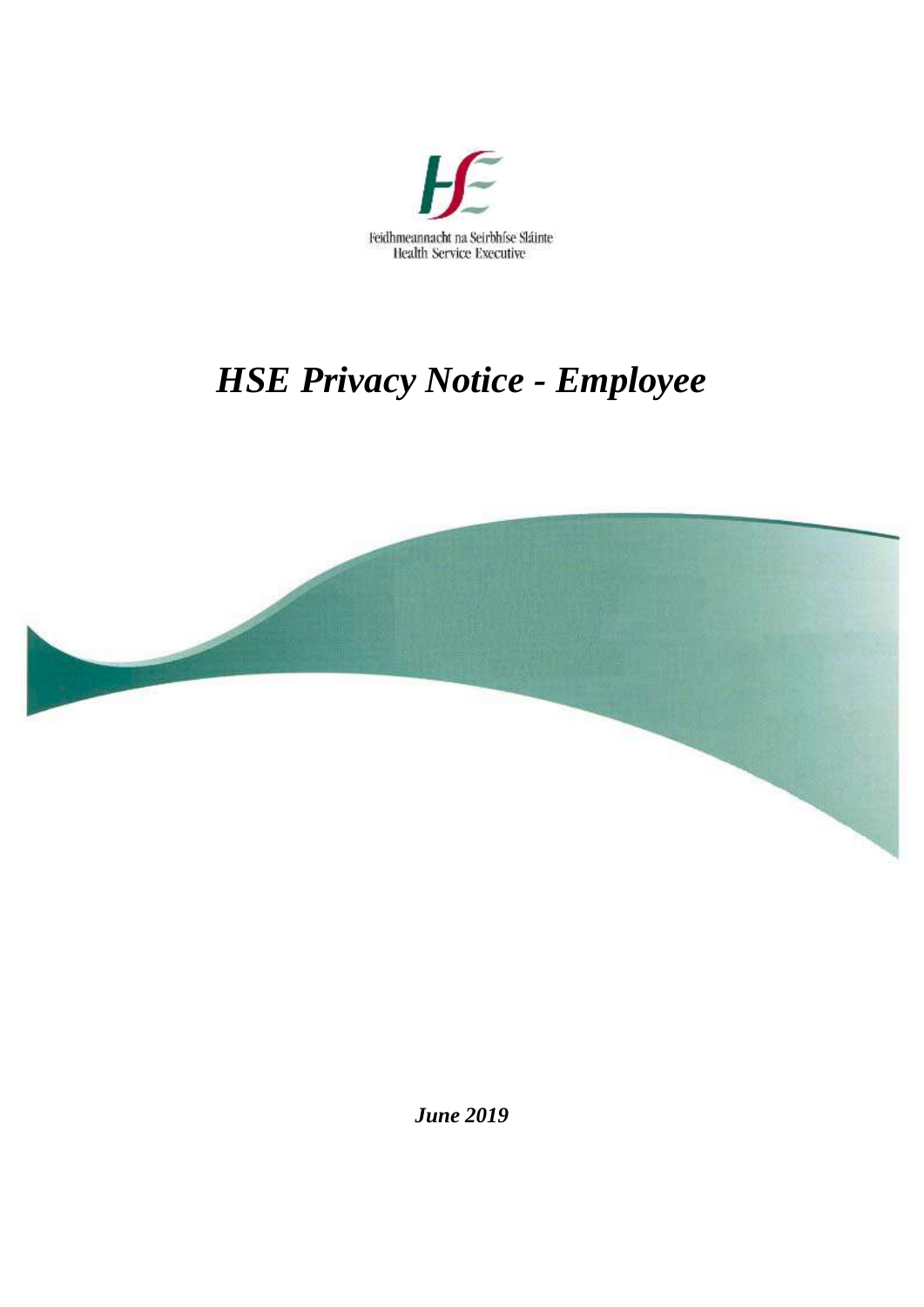

# HSE Privacy Notice - Employees

# **Document Information**

| Title:                   | <b>HSE Privacy Notice - Employees</b> |
|--------------------------|---------------------------------------|
| <b>Version</b>           | 1.1                                   |
| Author:                  | Joe Ryan                              |
| <b>Publication date:</b> | June 2019                             |
| <b>Review Date:</b>      | <b>June 2020</b>                      |

# **Document History**

| Version | Owner      | <b>Author</b> | <b>Publish Date</b>       |
|---------|------------|---------------|---------------------------|
| 1.0     | <b>HSE</b> | Joe Ryan      | May 24 <sup>th</sup> 2018 |
| 1.1     | <b>HSE</b> | Joe Ryan      | June 2019                 |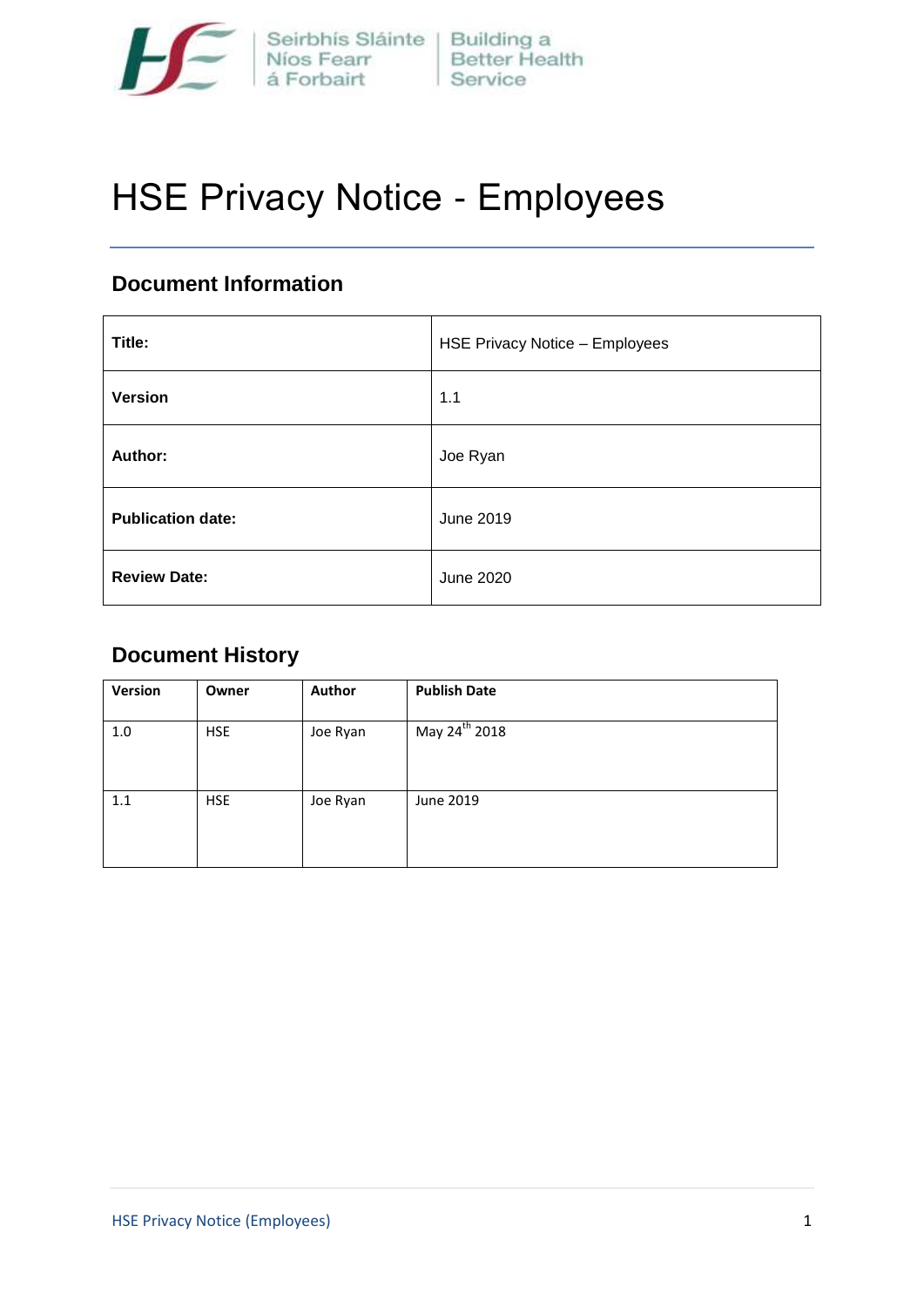

# **Contents**

| 1.  |  |
|-----|--|
| 2.  |  |
| 3.  |  |
| 4.  |  |
| 5.  |  |
| 6.  |  |
| 7.  |  |
|     |  |
| 9.  |  |
| 10. |  |
| 11. |  |
| 12. |  |
| 13. |  |
| 14. |  |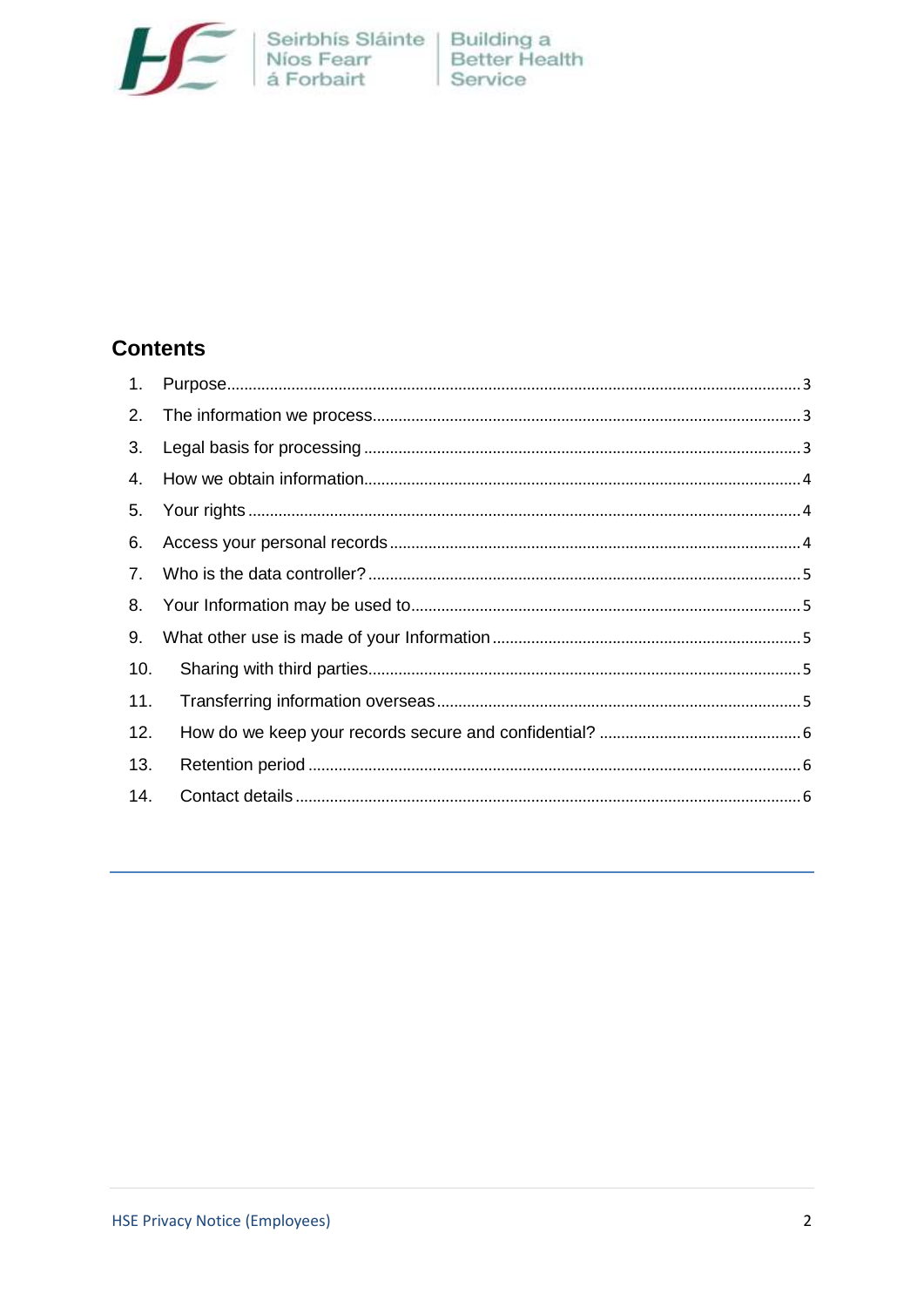

# <span id="page-3-0"></span>**1. Purpose**

The Health Service Executive (HSE) must comply with all applicable data protection, privacy and security laws and regulations in the locations in which we operate. We respect your rights to privacy and to the protection of your personal information. The purpose of this privacy notice is to explain how we collect and use personal information pursuant to your contract of employment with the HSE.

## <span id="page-3-1"></span>**2. The information we process**

To allow us to fulfil our obligations as an employer and pursuant to the terms of our employment contract, we collect and process various categories of personal information. Information we collect may include:

- $\triangleright$  Personal details about you, such as date of birth, address, next of kin, contact details (mobile phone number) etc.
- $\triangleright$  Notes and reports about your employment performance
- $\triangleright$  Relevant information from others, for example former employers

We may also process certain special categories of information, which may include racial or ethnic origin, religious or philosophical beliefs, , and the processing of genetic data, biometric data for the purpose of uniquely identifying a person, data concerning health or data concerning a person's sex life.

#### <span id="page-3-2"></span>**3. Legal basis for processing**

The HSE's lawful basis for processing personal data of employees is that it is necessary for the performance of the employment contract between us.

Special categories of data are defined by the GDPR and include things like racial or ethnic origin, religious or philosophical beliefs, genetic data, biometric data, health data, sex life details and sexual orientation.

We will only process special categories of personal data where it is necessary:

- for the purposes of preventative or occupational medicine,
- for the assessment of the working capacity of an employee,
- for the provision of healthcare, treatment or social care,
- for the management of health or social care systems and services, or
- pursuant to a contract with a health professional.

Processing is lawful where it is undertaken by or under the responsibility of

- a health practitioner, or
- a person who in the circumstances owes a duty of confidentiality to the data subject that is equivalent to that which would exist if that person were a health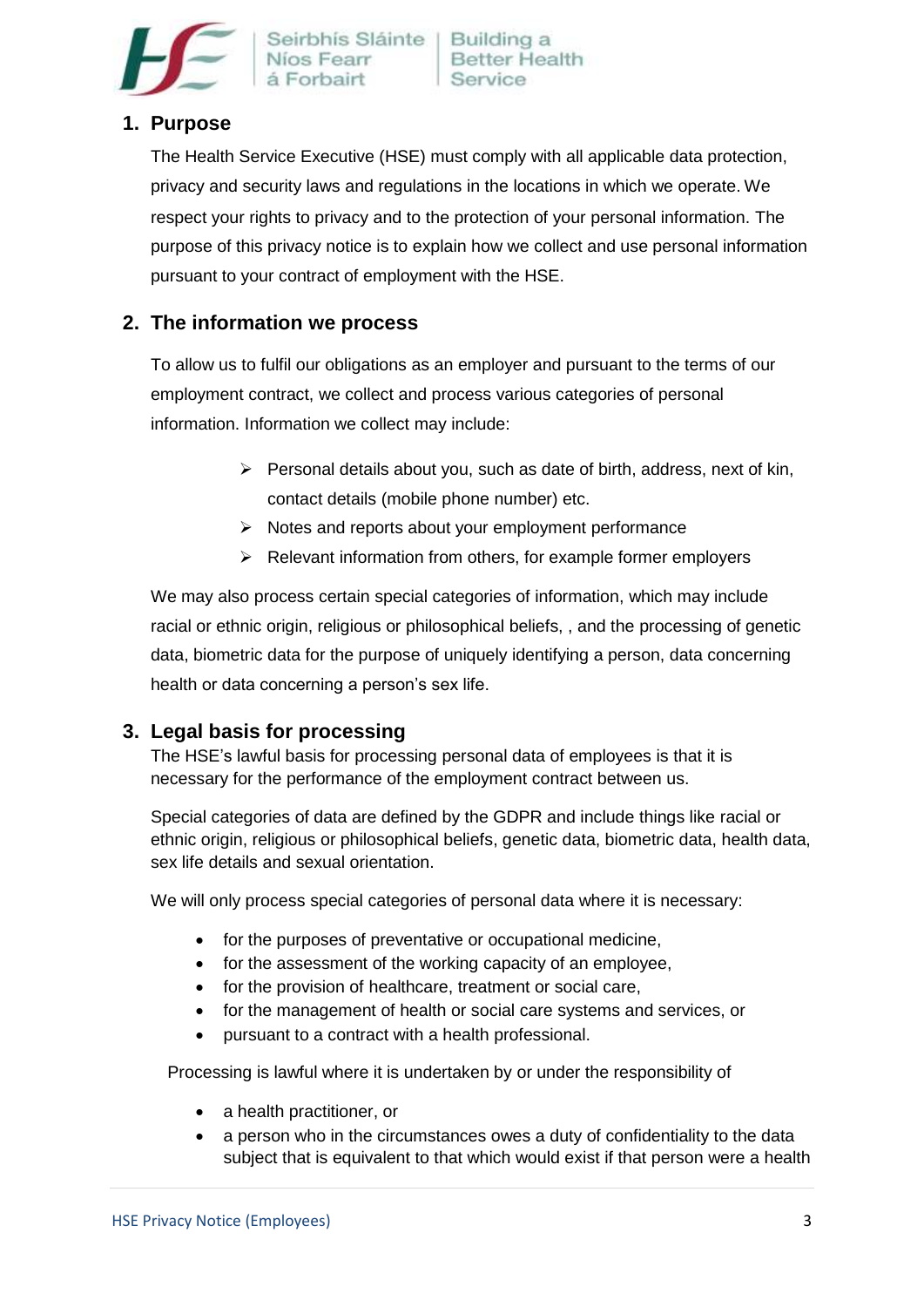

Seirbhís Sláinte | Building a Níos Fean

practitioner. For example the outpatient clinic secretary, Emergency Department Receptionist, Primary Care Centre staff etc.

If the purpose of the processing is for a reason other than the reasons above, we will seek explicit consent to process your sensitive personal data (referred to as 'special categories' of data under the GDPR).

## <span id="page-4-0"></span>**4. How we obtain information**

We may obtain your information from a variety of sources, including information you give to us. We may also receive your personal information from third parties, for example your former employers.

## <span id="page-4-1"></span>**5. Your rights**

You have certain legal rights concerning your information and the manner in which we process it. This includes:

- $\triangleright$  a right to get access to your personal information;
- $\triangleright$  a right to request us to correct inaccurate information, or update incomplete information;
- $\triangleright$  a right to request that we restrict the processing of your information in certain circumstances;
- $\triangleright$  a right to request the deletion of personal information (excluding medical records);
- $\geq$  a right to receive the personal information you provided to us in a portable format;
- $\triangleright$  a right to object to us processing your personal information in certain circumstances; and
- $\triangleright$  a right to lodge a complaint with the data protection commission.

#### <span id="page-4-2"></span>**6. Access your personal records**

You can access your personal records by making a subject access request (SAR) and forms are available for this purpose at [https://www.hse.ie/eng/gdpr/.](https://www.hse.ie/eng/gdpr/SARSForm) It is also sufficient to write to the HSE National Data Protection Office. It is important that you provide satisfactory evidence of identification and a sufficient description of the data that you are looking for.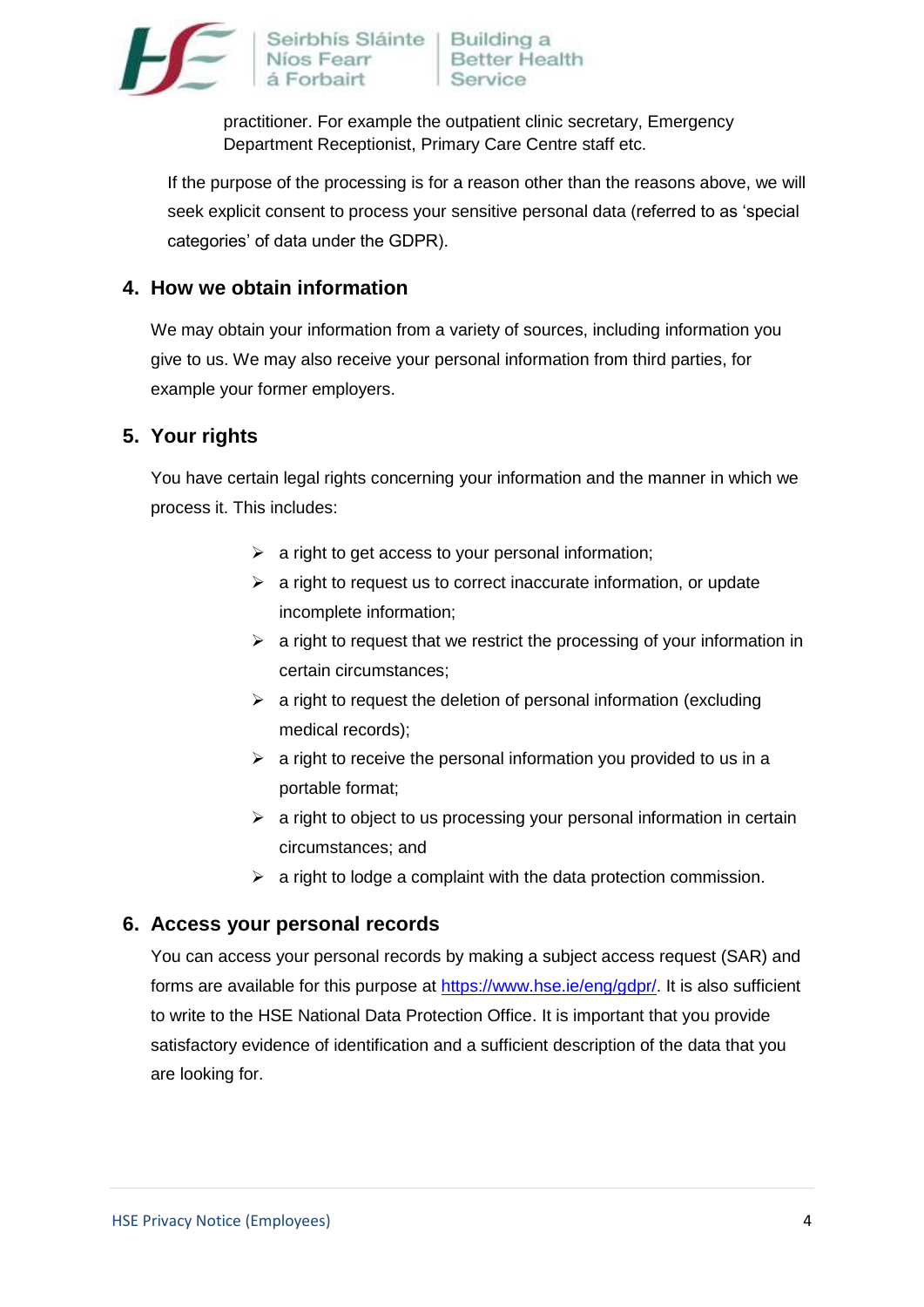

# <span id="page-5-0"></span>**7. Who is the data controller?**

The data controller in most instances is the HSE. However, when services, for example payroll, are provided directly by an agency or private contractor they may be the data controller.

## <span id="page-5-1"></span>**8. Your Information may be used to**

- Perform our responsibilities in relation to your contract of employment
- Investigate complaints, legal claims or adverse incidents
- Protect wider public health interests
- Provide information for planning so we can meet future needs for health and social care services
- Provide information to prepare statistics on Health Service performance
- Provide training and development

## <span id="page-5-2"></span>**9. What other use is made of your Information**

The HSE provides statistical information to other organisations such as the Department of Health, Universities and other research institutions. The HSE will make sure that you cannot be identified by anonymising the information. If it is not possible to anonymise the information, you will be contacted for your consent.

# <span id="page-5-3"></span>**10. Sharing with third parties**

We may also be receiving services from providers outside of the HSE, for example, payroll services. In order to assist in this process, we may need to share your personal information with those providers. We are careful only to share the information that is necessary for this purpose. Anyone who receives this information is also bound by confidentiality and the data protection laws. In certain situations, we may have to disclose your personal information to other agencies, in accordance with legal requirements, i.e. Dept. of Social welfare, Department of Health, the Courts etc., or in an emergency situation to prevent injury to other persons.

# <span id="page-5-4"></span>**11. Transferring information overseas**

We may transfer your information to organisations in other countries which is necessary under the terms of your employment contract, on the basis that anyone to whom we pass it protects it in the same way we would and in accordance with applicable laws. For more information about overseas transfers, please contact us using the contact information provided above.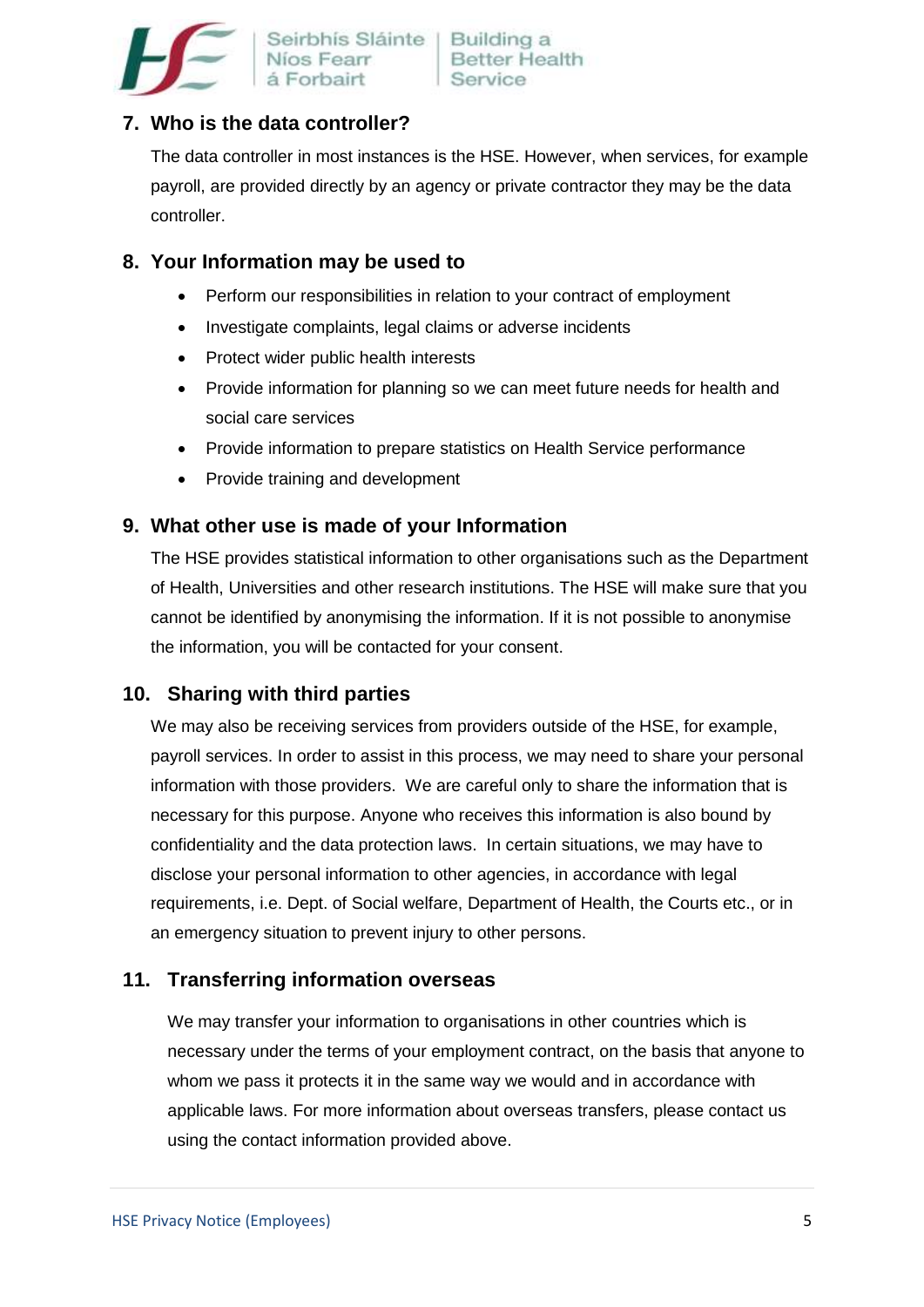

Seirbhís Sláinte Níos Fear á Forbairt

# <span id="page-6-0"></span>**12. How do we keep your records secure and confidential?**

We are committed to ensuring that your information is secure with us and with the third parties who act on our behalf. We have a number of security precautions in place to prevent the loss, misuse or alteration of your information. All staff working for the HSE have a legal duty to keep information about you confidential and all staff are trained in information security and confidentiality. The HSE has strict information security policies and procedures in place to ensure that information about you is safe, whether it is held in paper or electronic format.

## <span id="page-6-1"></span>**13. Retention period**

We will only retain information for as long as necessary. Records are maintained in line with the recommendations of the HSE retention policy, which can be found at <https://www.hse.ie/eng/services/yourhealthservice/info/dp/recordretpolicy.pdf>

#### <span id="page-6-2"></span>**14. Contact details**

Please contact our Data Protection Office:

- If you have any queries in relation to Data Protection or other issues around the security of your personal information
- For more information about the steps we are taking to protect your information
- For more information about your rights, including the circumstances in which you can exercise them and how to exercise them,
- If you wish to raise a complaint on how we have handled your personal information, you can contact our Data Protection Officer who will investigate the matter. We hope that we can address any concerns you may have.